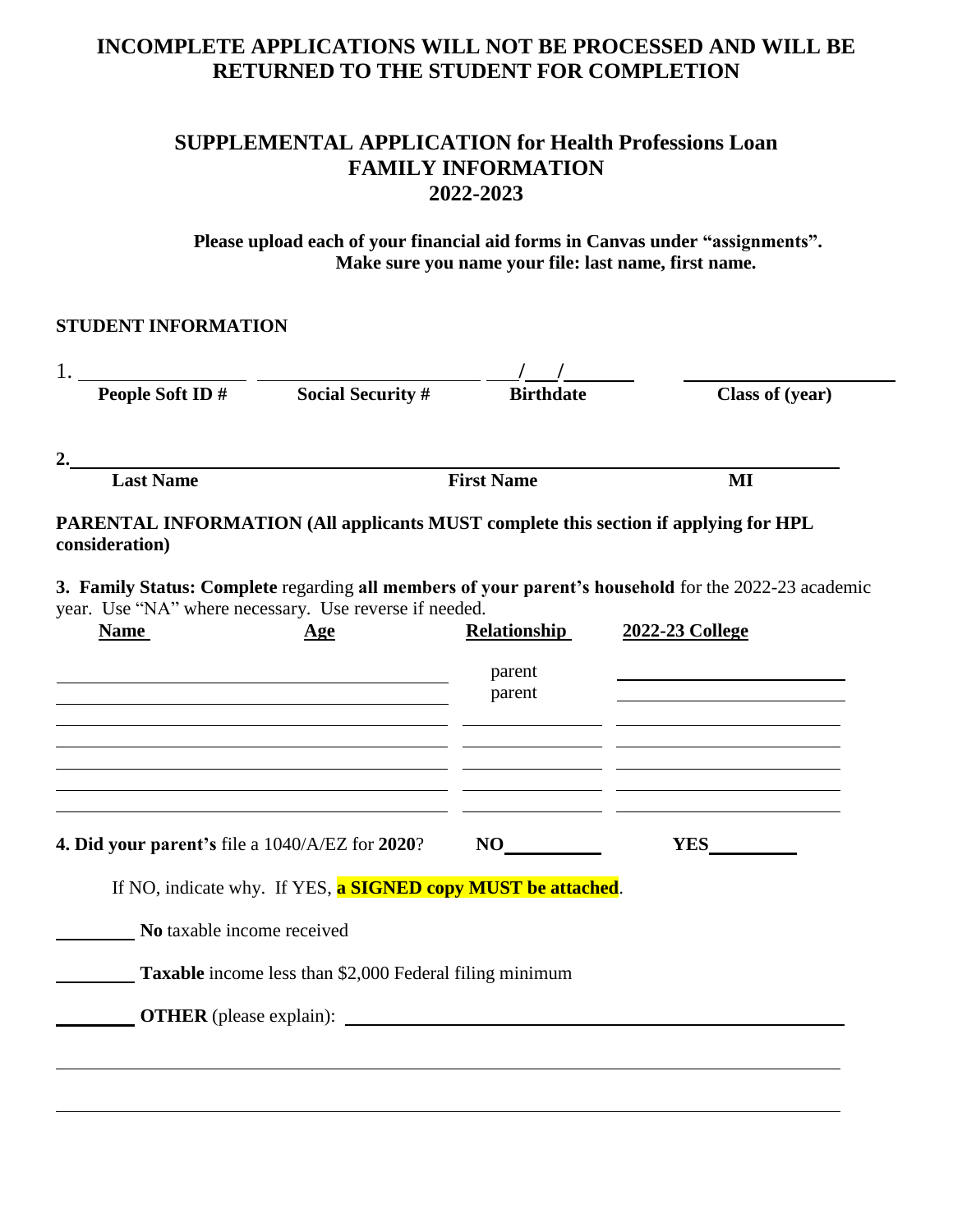### **ALL students' parents must complete these sections.**

### **2020 Additional Financial Information (2020 tax year-January 1, 2020 to December 31, 2020) Parents**

| a. | Education credits (American Opportunity, Hope and Lifetime Learning                       |  |
|----|-------------------------------------------------------------------------------------------|--|
|    | tax credits)                                                                              |  |
| b. | Child support paid because of divorce or separation or as a result of a legal             |  |
| c. | requirement.                                                                              |  |
| d. | Taxable earnings from need-based employment programs, such as Federal Work-               |  |
|    | Study and need based employment portions of fellowships and assistantships.               |  |
| e. | Student grant and scholarship aid reported to the IRS in your adjusted gross income.      |  |
|    | Includes AmeriCorps benefits, (awards, living allowances, and interest accrual payments), |  |
|    | as well as grant or scholarship portions of fellowships and assistantships.               |  |
| f. | Combat pay or special combat pay. Only enter the amount that was taxable and              |  |
|    | included in your adjusted gross income. Do not enter non-taxed combat pay.                |  |
| g. | Earnings from work under a cooperative education program offered by the college.          |  |
|    |                                                                                           |  |
|    | TOTAI:                                                                                    |  |
|    |                                                                                           |  |

## **Untaxed Income (2020 Tax Year-January 1, 2020 to December 31, 2020)**

|                |                                                                                        | <b>Parents</b> |
|----------------|----------------------------------------------------------------------------------------|----------------|
| a.             | Payments to tax-deferred pension and savings plans (paid directly                      |                |
|                | or withheld from earnings), including, but not limited to, amounts                     |                |
|                | reported on the W-2 forms in Boxes 12a through 12d, codes D, E, F, G, H,               |                |
|                | and $S$ ).                                                                             |                |
|                | b. IRA deductions and payments to self-employed SEP, SIMPLE,                           |                |
|                |                                                                                        |                |
|                | Keogh, and other qualified plans                                                       |                |
| $C_{\bullet}$  | Child support received for all children. Don't include foster or adoption              |                |
|                | payments.                                                                              |                |
| d.             | Tax exempt interest income                                                             |                |
| e.             | Untaxed portions of IRA distributions. Exclude rollovers. If negative, enter zero. \$  |                |
| f.             | Untaxed portions of pensions. Exclude rollovers. If negative, enter zero.              |                |
| g.             | Housing, food, and other living allowances paid to members of the military,            |                |
|                | clergy, and others (including cash payments and cash value of benefits). Do            |                |
|                | not include the value of on base military housing or the value of a basic military     |                |
|                | allowance for housing.                                                                 |                |
|                | h. Veterans non-education benefits such as Disability, Death Pension, or Dependency    |                |
|                | & Indemnity Compensation (DIC), and/or VA Educational Work-Study                       |                |
|                | Allowances.                                                                            |                |
| $\mathbf{i}$ . | Other untaxed income such as workers' compensation, disability, etc. Don't include     |                |
|                | student aid, earned income credit, child tax credit, welfare payments, untaxed Social  |                |
|                | Security benefits, Supplemental Social Security Income, Workforce Investment Act       |                |
|                | Educational benefits, combat pay, benefits from flexible spending arrangements         |                |
|                | (e.g., cafeteria plans), foreign income exclusion or credit for federal tax on special |                |
|                | fuels.                                                                                 |                |
| 1.             | \$<br>Money received, or paid on your behalf (e.g. bills) not reported elsewhere.      |                |
|                |                                                                                        |                |

**TOTAL \$**